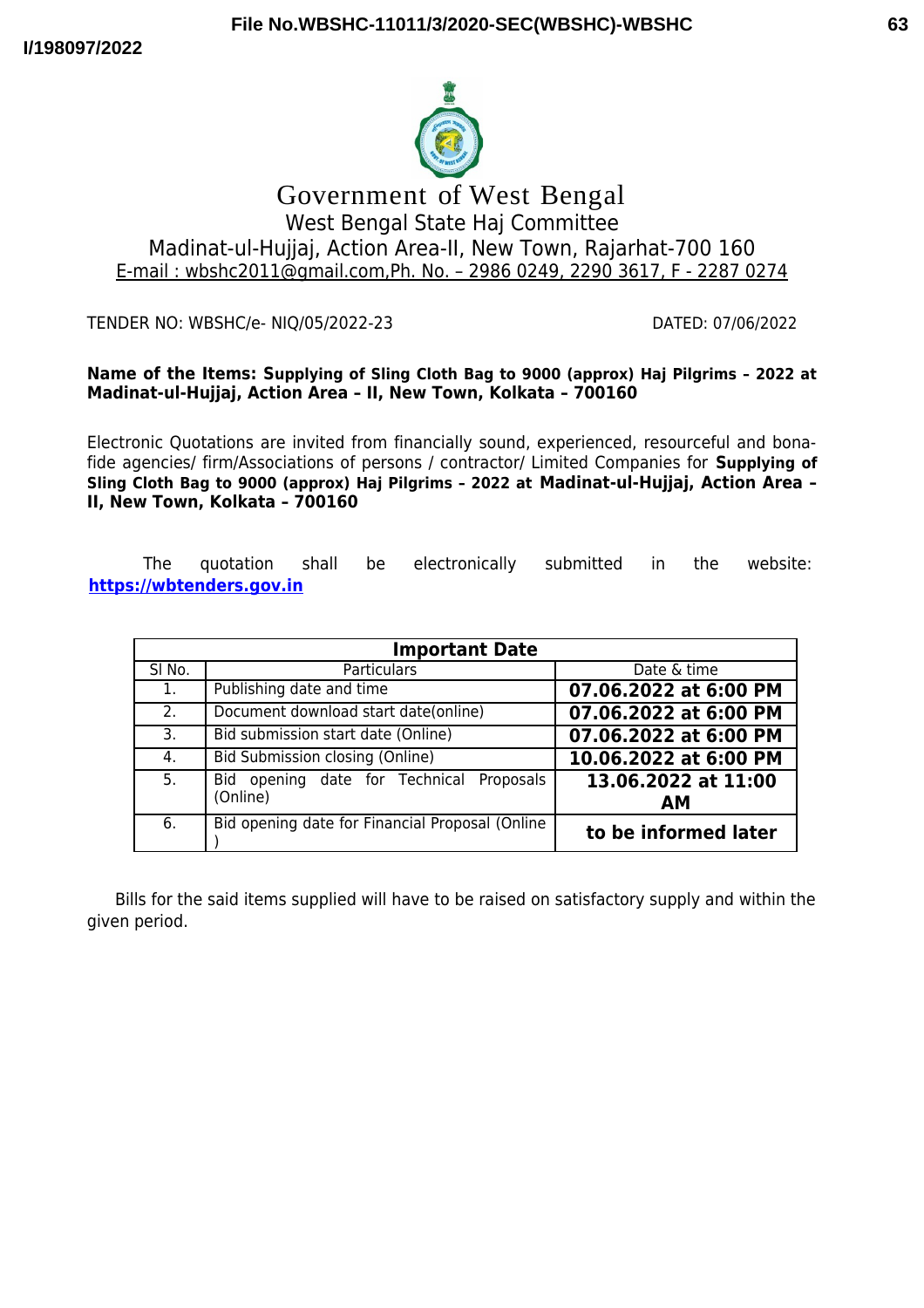### **1) SCOPE: Supplying of Sling Cloth Bag to 9000 (approx) Haj Pilgrims – 2022 at Madinat-ul-Hujjaj, Action Area – II, New Town, Kolkata – 700160**

# **2) Eligible Criteria for Bidders**

- a. Valid Trade license.
- b. PAN Card.
- c. GST Registration certificate.
- d. Income tax return for last three years.
- e. Firm/Company registration certificate.
- f. Minimum two year experience of rendering similar supply in a single order to offices under the establishment of this Government or Government of India/ Undertaking of this Government or Government of India or any Private Organization of repute for at least two years.
- **3) Earnest Money:-**The bidder shall be required to deposit Earnest Money of Rs. 80,000.00 (Rupees Eighty thousand only) in Online Mode only (as per Finance Memo No: 3975 F (Y) dated 28th July 2016). By selecting ICICI Bank Mode bidder have to pay the EMD amount through net banking and in case of ICICI NEFT/RTGS a challan will generate online in that case bidder have to pay the EMD at their concerned bank branch through NEFT of RTGS mode.

# **4) Terms & Conditions to be followed for the Technical Bid.**

- **a) Performance Guarantee: 8**% of total work order value to be deposited in favour of Executive Officer, West Bengal State Haj Committee payable at Kolkata which is refundable after satisfactory completion of work. The security deposit will bear no interest.
- **b)** Multiple quotations by a single agency will not be entertained.
- **c)** Hard copy to be submitted in the Office of Executive Officer, West Bengal State Haj Committee, Madinat-ul-Hujjaj, Action Area – II, New Town Kadampur, Kolkata – 700160
- **d) BOQ:** The Financial Proposal should contain Bill of Quantities (BOQ) in one cover (folder). The service providers and or their authorized representatives is to quote the rate online through computer in the space marked for quoting rate in the BOQ after downloading the prescribed format from the web site.
- **e) Opening of Bid Proposal:** A Tender Evaluation Committee comprises of selected officers will open the bids of the Tender.
- **f)** Intending bidder may remain present if they so desire during opening of technical and financial bid. Sample in container to be submitted at the time of technical bid.
- **g)** Cover (folder) for Statutory Documents will be opened first and if found in order, cover (folder) for Non-Statutory Documents will be opened. If there is any deficiency in the Statutory/Non-statutory Documents the tender will summarily be rejected.
- **h)** Decrypted (transformed into readable formats) documents of the Non-Statutory cover will be downloaded and handed over to the Tender Evaluation Committee.
- **i)** Pursuant to scrutiny and decision of the Tender Evaluation Committee the Summary List of eligible bidder and the serial number of items for which their proposal will be considered & uploaded in the web portal.
- **j)** During evaluation the committee may summon the bidder and seek clarification / information or additional documents or original hard copy of any of the documents already submitted and if these are not produced within the stipulated time frame, their proposals will be liable for rejection.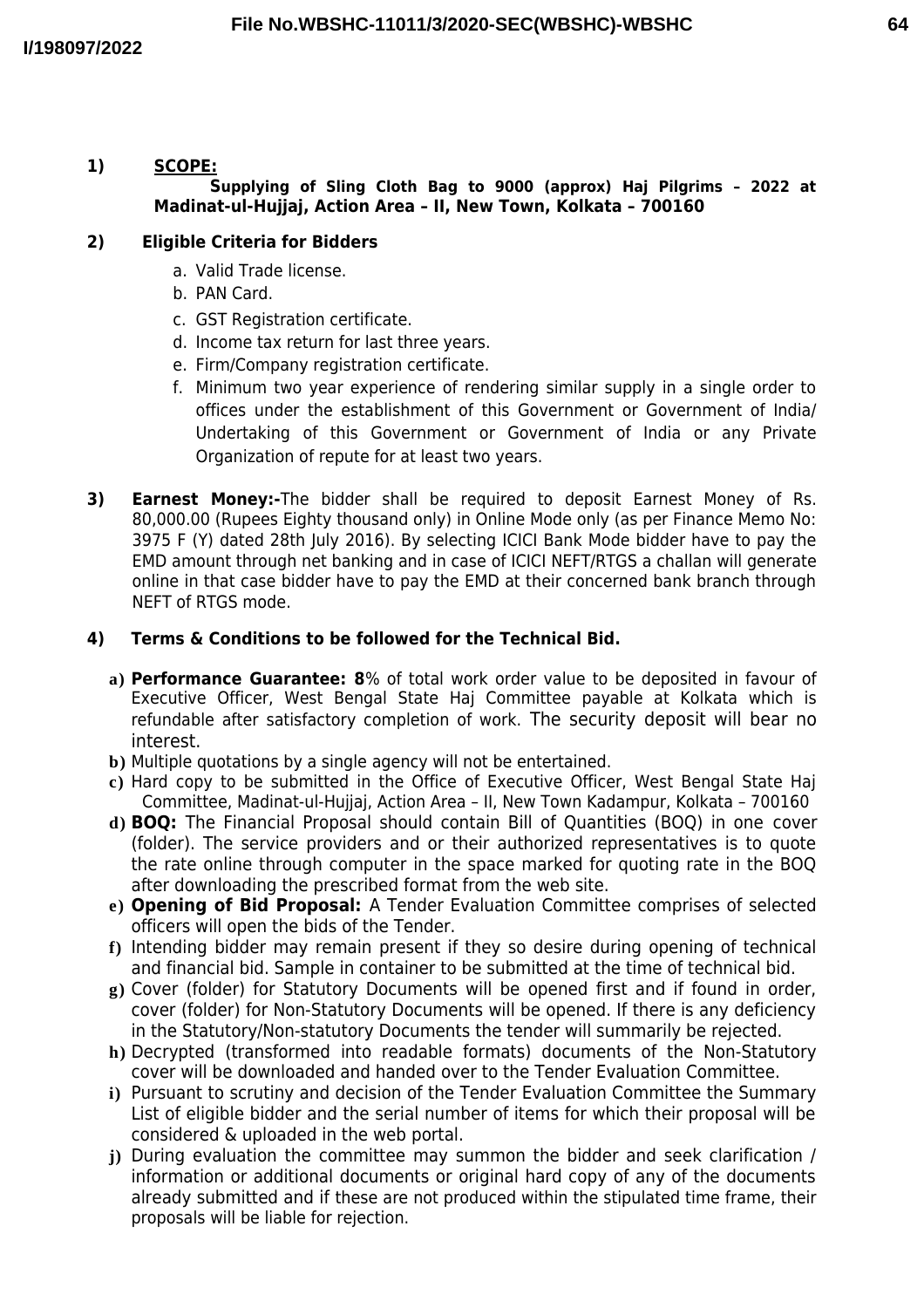#### **File No.WBSHC-11011/3/2020-SEC(WBSHC)-WBSHC**

- **I/198097/2022 ejection of Bid:** The E-tender committee formed by the Executive Officer, West Bengal State Haj Committee reserves the right to reject any / or all the tendered rates without assigning any reason and/ or not to place any orders even after selection and is not liable for any cost that might have been incurred by any bidder at the stage of bidding and also reserves the right to divide the contract amongst any number of bidder, if required so. The said committee does not bind himself to accept the lowest rate.
	- **l)** If the Supplier fails to deliver any or all of the Goods or to perform the Services within the period(s) specified in the Contract, the WBSHC shall, without prejudice to its other remedies under the Contract; WBSHC shall impose a penalty as per Tender Terms & Conditions including forfeiture of EMD, Security Deposit and Deposit of Cheque etc.
	- **m)** TDS will deduct as financial norms.
	- **n)** The Agency / Firm (herein after referred to as **"Contractor"**) should be registered and should furnish a copy of the registration certificate in support thereof.
	- **o)** The Contractor shall maintain an office within Kolkata duly manned with adequate staff who can always be attended.
	- **p)** Best quality fabric should be used.
	- **q)** Sling bags are with 2 compartments with zip and ID card holder.
	- **r)** Standard strong sling handle to be used for long lasting uses.
	- **s)** Bag size dimension are 11.5\*2\*6 inches.
	- **t)** Indian Flag and State Haj Committee logo's to be print in front side of the bag.

### **5) INSTRUCTIONS FOR BIDDERS:**

a. Quotation must be electronically submitted in two parts, i.e., (i) Part-A, Technical Bid and (ii) Part- B, Price Bid.

b. Technical bid should contain all the documents like, Quotation documents, Instructions for bidder, Pre-qualifying requirements, General terms & conditions duly filled in& signed by the bidder.

c. Only one set of tender document duly signed & stamped on each page by authorized representative of bidder shall be electronically submitted. Bidder should note specifically that all pages of tender document are to be electronically submitted by them as a part of their offer. Price should not be mentioned by them anywhere in the technical bid portion of offer.

d. Price should be mentioned only in the "Part-B, Price Bid Format" after quoting the rates online as specified in the price bid format. Rate per Item should be quoted for supply of Dry Fruit Packets for Haj Pilgrims - 2022 both in figures as well as in words including taxes in the price bid.

e. On the date of opening of Quotation, Technical Bid shall be opened first to select the eligible Bidder. Price Bid will be opened on the scheduled date only in respect of those Bidder, whose bids are found technically acceptable.

f.The Executive Officer, West Bengal State Haj Committee reserves the right to accept or reject any or all offer without assigning any reason thereof. In addition, the Executive Officer, West Bengal State Haj Committee shall not entertain any correspondence from bidders in this matter.

g. The Executive Officer, West Bengal State Haj Committee reserves the right to relax the pre-requisites and/or negotiate the rates, terms and conditions with the lowest tenderer or any of the other bidder to ascertain the suitability of the acceptable offer.

h. The contract shall be for Haj Operation - 2022. The authority holds the right to terminate the contract for violation of terms and conditions by the qualified bidder at any time without any notice or assigning any reason.

i. The Bidder or their representative may attend the opening of both the Bids (Part A & B).

j.**Registration of Contractor:** Any service providers and or their authorized representatives willing to take part in the process of E-Tendering will have to be enrolled & registered with the Government e-procurement system, through logging on to **[https://wbtenders.gov.in.](https://wbtenders.gov.in/)**

k. **Digital Signature Certificated (DSC):** Each service providers and or their authorized representatives is required to obtain a Class-II or Class-III Digital Signature Certificate (DSC) for submission of tenders for the approval service of the National Informatics Centre (NIC) on payment of requisite amount. Details are available at the web site https://wbtenders.gov.in. DSC is given as a USB e-Token.